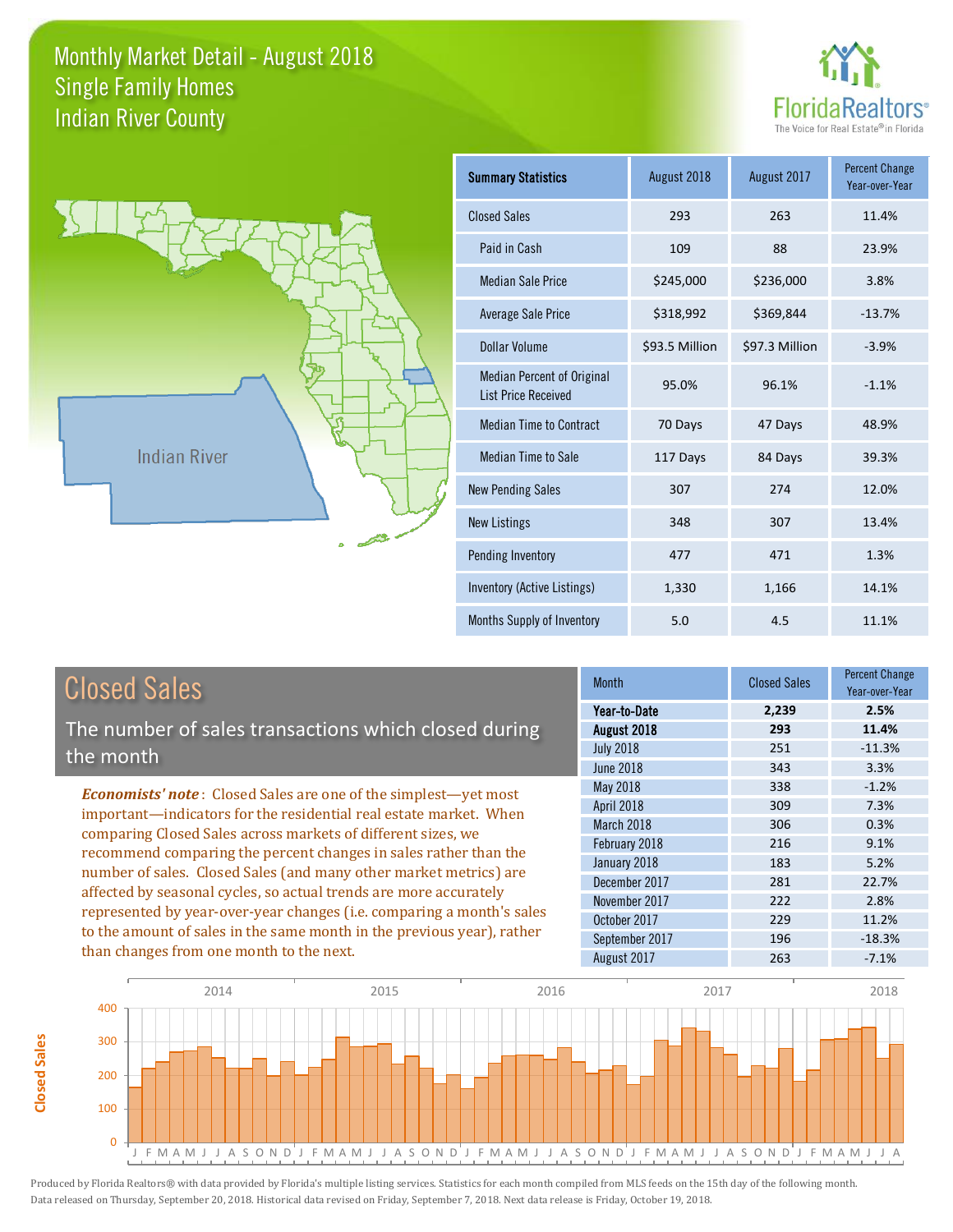this statistic should be interpreted with care.



93 6.9%

| Cash Sales                                                                     | <b>Month</b>      | <b>Cash Sales</b> | <b>Percent Change</b><br>Year-over-Year |
|--------------------------------------------------------------------------------|-------------------|-------------------|-----------------------------------------|
|                                                                                | Year-to-Date      | 869               | $-3.1%$                                 |
| The number of Closed Sales during the month in which                           | August 2018       | 109               | 23.9%                                   |
|                                                                                | <b>July 2018</b>  | 97                | $-6.7%$                                 |
| buyers exclusively paid in cash                                                | June 2018         | 137               | 6.2%                                    |
|                                                                                | May 2018          | 124               | $-7.5%$                                 |
|                                                                                | <b>April 2018</b> | 131               | $-1.5%$                                 |
| <b>Economists' note:</b> Cash Sales can be a useful indicator of the extent to | March 2018        | 105               | $-26.6%$                                |
| which investors are participating in the market. Why? Investors are            | February 2018     | 93                | 2.2%                                    |
| far more likely to have the funds to purchase a home available up front,       | January 2018      | 73                | $-2.7%$                                 |
| whereas the typical homebuyer requires a mortgage or some other                | December 2017     | 110               | 6.8%                                    |
| form of financing. There are, of course, many possible exceptions, so          | November 2017     | 89                | 12.7%                                   |

J F M A M J J A S O N D J F M A M J J A S O N D J F M A M J J A S O N D J F M A M J J A S O N D J F M A M J J A  $\Omega$ 50 100 150 200 2014 2015 2016 2017 2018

#### Cash Sales as a Percentage of Closed Sales

The percentage of Closed Sales during the month which were Cash Sales

*Economists' note* : This statistic is simply another way of viewing Cash Sales. The remaining percentages of Closed Sales (i.e. those not paid fully in cash) each month involved some sort of financing, such as mortgages, owner/seller financing, assumed loans, etc.

| <b>Month</b>     | <b>Percent of Closed</b><br>Sales Paid in Cash | <b>Percent Change</b><br>Year-over-Year |
|------------------|------------------------------------------------|-----------------------------------------|
| Year-to-Date     | 38.8%                                          | $-5.6%$                                 |
| August 2018      | 37.2%                                          | 11.0%                                   |
| <b>July 2018</b> | 38.6%                                          | 5.2%                                    |
| June 2018        | 39.9%                                          | 2.6%                                    |
| May 2018         | 36.7%                                          | $-6.4%$                                 |
| April 2018       | 42.4%                                          | $-8.2%$                                 |
| March 2018       | 34.3%                                          | $-26.9%$                                |
| February 2018    | 43.1%                                          | $-6.3%$                                 |
| January 2018     | 39.9%                                          | $-7.4%$                                 |
| December 2017    | 39.1%                                          | $-13.1%$                                |
| November 2017    | 40.1%                                          | 9.6%                                    |
| October 2017     | 40.6%                                          | $-3.8%$                                 |
| September 2017   | 33.7%                                          | $-14.0%$                                |
| August 2017      | 33.5%                                          | $-18.3%$                                |

August 2017 **88** -24.1%

September 2017 66 -29.8%

October 2017

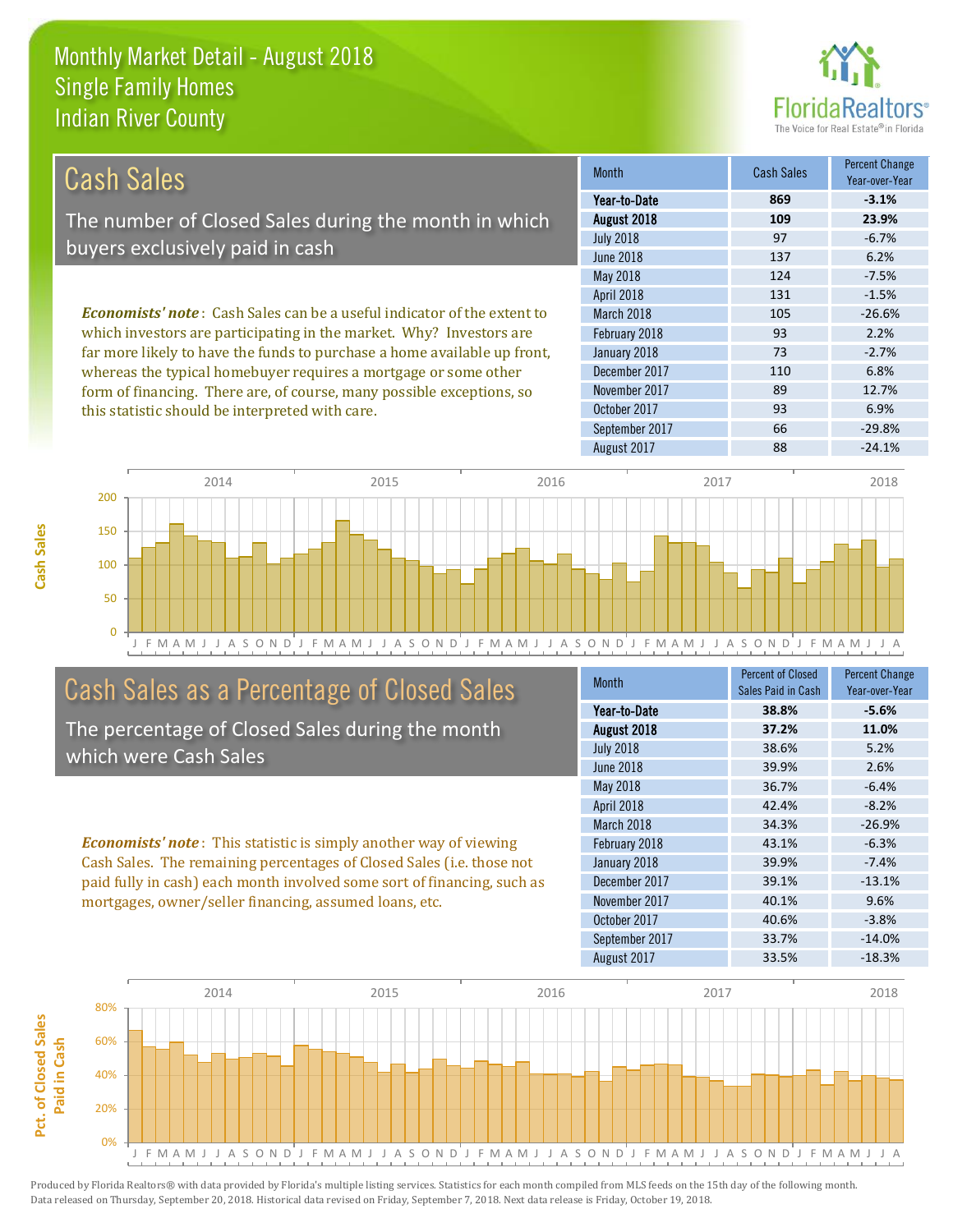

| Median Sale Price                                                         | <b>Month</b>      | <b>Median Sale Price</b> | <b>Percent Change</b><br>Year-over-Year |
|---------------------------------------------------------------------------|-------------------|--------------------------|-----------------------------------------|
|                                                                           | Year-to-Date      | \$239,296                | 5.9%                                    |
| The median sale price reported for the month (i.e. 50%                    | August 2018       | \$245,000                | 3.8%                                    |
| of sales were above and 50% of sales were below)                          | <b>July 2018</b>  | \$230,204                | $-0.5%$                                 |
|                                                                           | <b>June 2018</b>  | \$249,000                | 6.0%                                    |
|                                                                           | May 2018          | \$239,768                | 2.1%                                    |
| <b>Economists' note:</b> Median Sale Price is our preferred summary       | <b>April 2018</b> | \$235,000                | 5.6%                                    |
| statistic for price activity because, unlike Average Sale Price, Median   | March 2018        | \$225,000                | 0.9%                                    |
| Sale Price is not sensitive to high sale prices for small numbers of      | February 2018     | \$242,450                | 12.0%                                   |
| homes that may not be characteristic of the market area. Keep in mind     | January 2018      | \$229,000                | 9.0%                                    |
| that median price trends over time are not always solely caused by        | December 2017     | \$240,000                | 17.1%                                   |
| changes in the general value of local real estate. Median sale price only | November 2017     | \$218,950                | $-0.2%$                                 |
| reflects the values of the homes that sold each month, and the mix of     | October 2017      | \$221,170                | 16.4%                                   |
| the types of homes that sell can change over time.                        | September 2017    | \$229,950                | 23.7%                                   |



#### Average Sale Price

The average sale price reported for the month (i.e. total sales in dollars divided by the number of sales)

*Economists' note* : Usually, we prefer Median Sale Price over Average Sale Price as a summary statistic for home prices. However, Average Sale Price does have its uses—particularly when it is analyzed alongside the Median Sale Price. For one, the relative difference between the two statistics can provide some insight into the market for higher-end homes in an area.

| <b>Month</b>     | <b>Average Sale Price</b> | <b>Percent Change</b><br>Year-over-Year |
|------------------|---------------------------|-----------------------------------------|
| Year-to-Date     | \$340,369                 | $-1.4%$                                 |
| August 2018      | \$318,992                 | $-13.7%$                                |
| <b>July 2018</b> | \$335,530                 | $-15.1%$                                |
| June 2018        | \$356,663                 | 12.9%                                   |
| May 2018         | \$333,745                 | 2.9%                                    |
| April 2018       | \$367,984                 | $-11.9%$                                |
| March 2018       | \$317,196                 | 1.3%                                    |
| February 2018    | \$371,669                 | 30.8%                                   |
| January 2018     | \$318,106                 | $-3.4%$                                 |
| December 2017    | \$324,810                 | 17.0%                                   |
| November 2017    | \$273,937                 | $-5.4%$                                 |
| October 2017     | \$326,449                 | 19.8%                                   |
| September 2017   | \$326,359                 | 31.7%                                   |
| August 2017      | \$369,844                 | 40.7%                                   |

August 2017 **\$236,000** 18.2%



Produced by Florida Realtors® with data provided by Florida's multiple listing services. Statistics for each month compiled from MLS feeds on the 15th day of the following month. Data released on Thursday, September 20, 2018. Historical data revised on Friday, September 7, 2018. Next data release is Friday, October 19, 2018.

**Average Sale Price**

**Average Sale Price**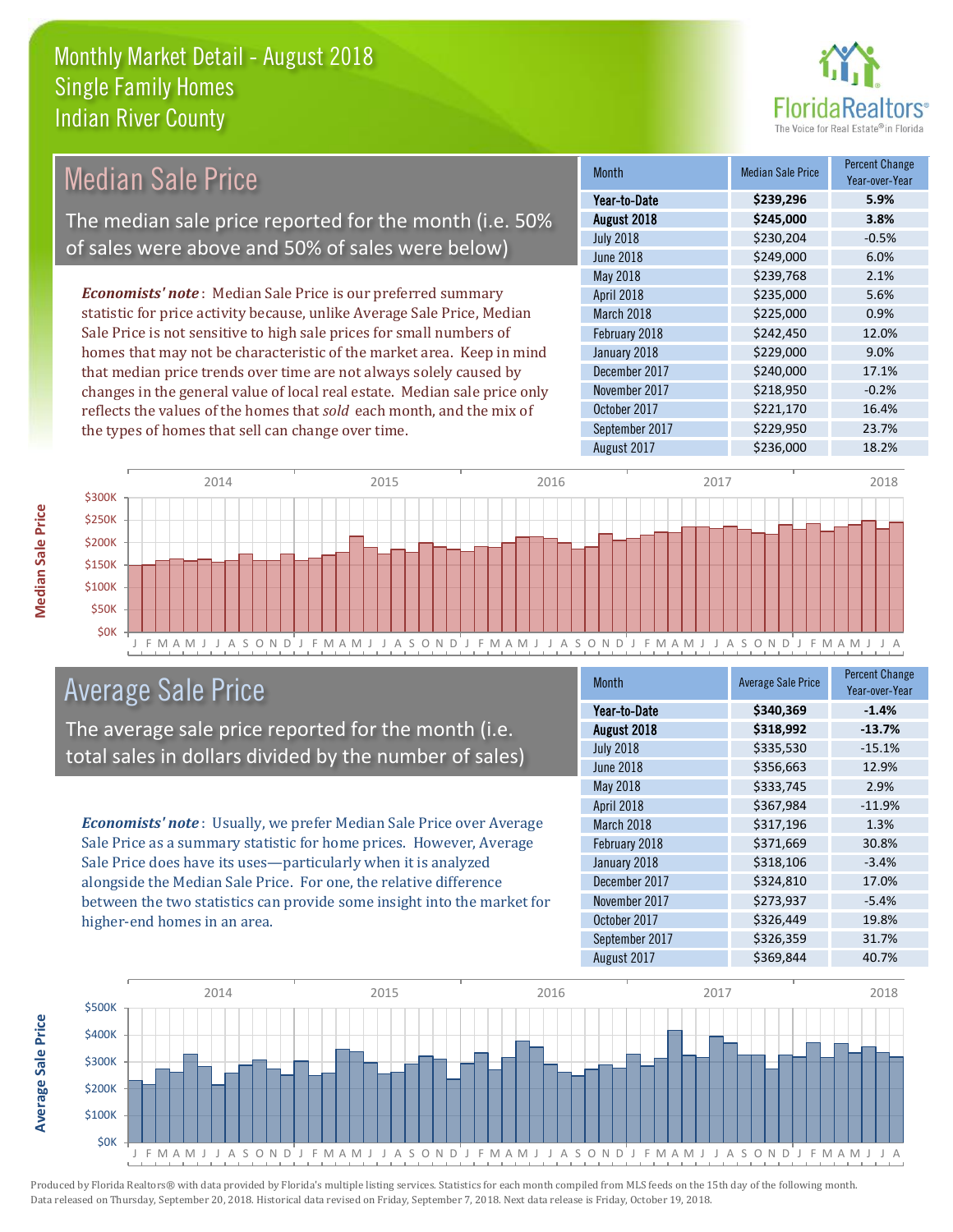

#### Dollar Volume

The sum of the sale prices for all sales which closed during the month

*Economists' note* : Dollar Volume is simply the sum of all sale prices in a given time period, and can quickly be calculated by multiplying Closed Sales by Average Sale Price. It is a strong indicator of the health of the real estate industry in a market, and is of particular interest to real estate professionals, investors, analysts, and government agencies. Potential home sellers and home buyers, on the other hand, will likely be better served by paying attention to trends in the two components of Dollar Volume (i.e. sales and prices) individually.

| <b>Month</b>     | <b>Dollar Volume</b> | Percent Change<br>Year-over-Year |
|------------------|----------------------|----------------------------------|
| Year-to-Date     | \$762.1 Million      | 1.0%                             |
| August 2018      | \$93.5 Million       | $-3.9%$                          |
| <b>July 2018</b> | \$84.2 Million       | $-24.7%$                         |
| <b>June 2018</b> | \$122.3 Million      | 16.6%                            |
| <b>May 2018</b>  | \$112.8 Million      | 1.7%                             |
| April 2018       | \$113.7 Million      | $-5.5%$                          |
| March 2018       | \$97.1 Million       | 1.6%                             |
| February 2018    | \$80.3 Million       | 42.6%                            |
| January 2018     | \$58.2 Million       | 1.6%                             |
| December 2017    | \$91.3 Million       | 43.6%                            |
| November 2017    | \$60.8 Million       | $-2.8%$                          |
| October 2017     | \$74.8 Million       | 33.2%                            |
| September 2017   | \$64.0 Million       | 7.6%                             |
| August 2017      | \$97.3 Million       | 30.8%                            |



### Median Percent of Original List Price Received

The median of the sale price (as a percentage of the original list price) across all properties selling during the month

*Economists' note* : The Median Percent of Original List Price Received is useful as an indicator of market recovery, since it typically rises as buyers realize that the market may be moving away from them and they need to match the selling price (or better it) in order to get a contract on the house. This is usually the last measure to indicate a market has shifted from down to up, so it is what we would call a *lagging* indicator.

| <b>Month</b>     | Med. Pct. of Orig.         | <b>Percent Change</b> |
|------------------|----------------------------|-----------------------|
|                  | <b>List Price Received</b> | Year-over-Year        |
| Year-to-Date     | 95.6%                      | 0.1%                  |
| August 2018      | 95.0%                      | $-1.1%$               |
| <b>July 2018</b> | 94.9%                      | $-1.5%$               |
| <b>June 2018</b> | 95.5%                      | 0.1%                  |
| May 2018         | 95.8%                      | 1.3%                  |
| April 2018       | 95.5%                      | 1.1%                  |
| March 2018       | 95.7%                      | $-0.2%$               |
| February 2018    | 95.8%                      | 0.2%                  |
| January 2018     | 95.8%                      | 0.3%                  |
| December 2017    | 96.0%                      | 0.5%                  |
| November 2017    | 95.2%                      | 0.0%                  |
| October 2017     | 95.2%                      | $-0.8%$               |
| September 2017   | 95.5%                      | 0.0%                  |
| August 2017      | 96.1%                      | 1.2%                  |



Produced by Florida Realtors® with data provided by Florida's multiple listing services. Statistics for each month compiled from MLS feeds on the 15th day of the following month. Data released on Thursday, September 20, 2018. Historical data revised on Friday, September 7, 2018. Next data release is Friday, October 19, 2018.

Med. Pct. of Orig.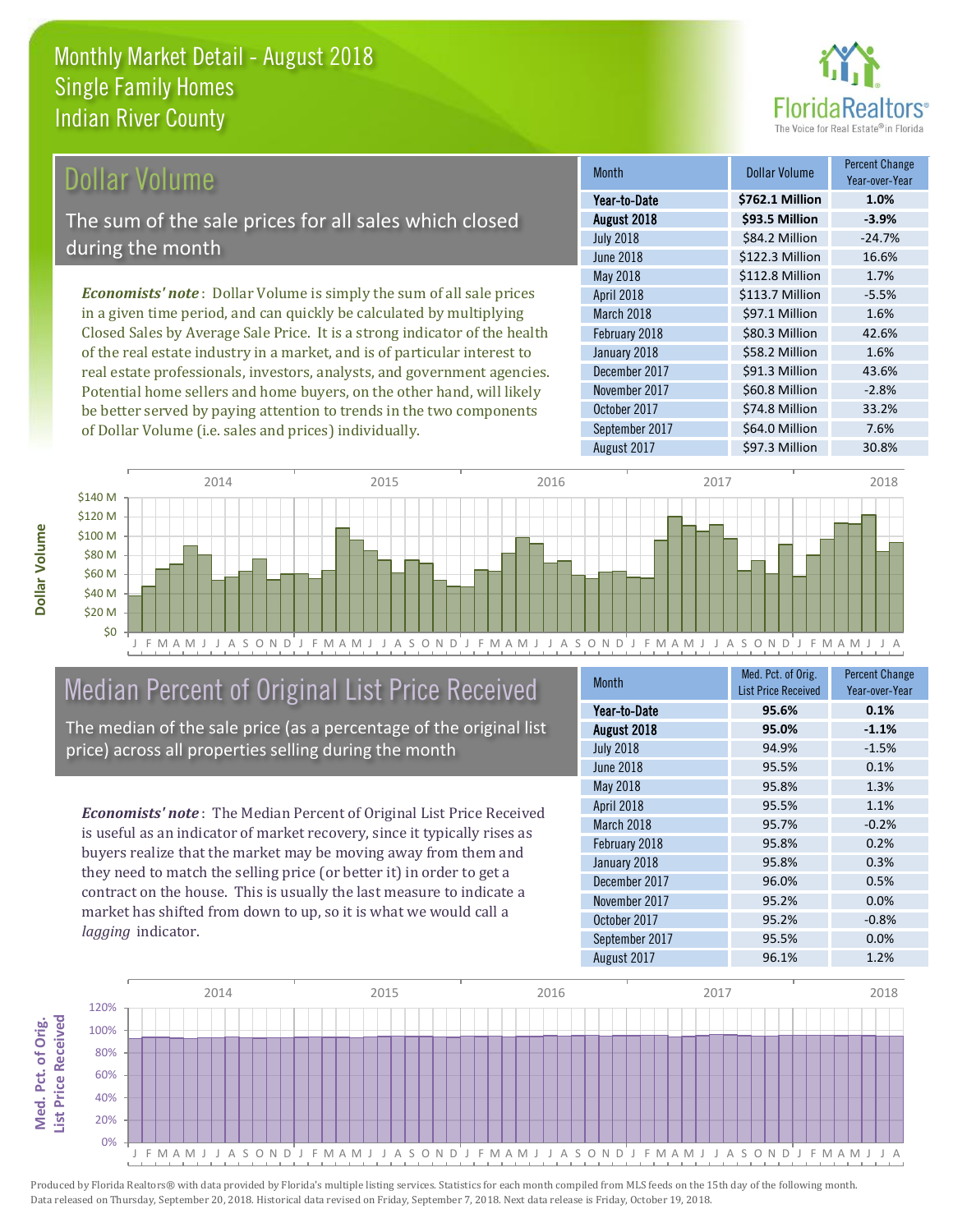

#### 49 Days -2.0% May 2018 **42 Days** -23.6% December 2017 **45 Days** 15.4% Month Month Median Time to **Contract** Percent Change Year-over-Year August 2018 **70 Days 48.9%** Year-to-Date **48 Days 0.0%** July 2018 **50 Days** 6.4% June 2018 February 2018 **46 Days** -17.9% January 2018 **45 Days** 15.4% April 2018 **49 Days** 4.3% March 2018 **45 Days** -8.2% 40 Days -13.0% November 2017 *Economists' note* : Like Time to Sale, Time to Contract is a measure of the length of the home selling process calculated for sales which closed during the month. The difference is that Time to Contract measures the number of days between the initial listing of a property and the signing of the contract which eventually led to the closing of the sale. When the gap between Median Time to Contract and Median Time to Median Time to Contract The median number of days between the listing date and contract date for all Closed Sales during the month

J F M A M J J A S O N D J F M A M J J A S O N D J F M A M J J A S O N D J F M A M J J A S O N D J F M A M J J A  $\Omega$ 20 40 60 80 100 120 140 2014 2015 2016 2017 2018

#### Median Time to Sale

numbers of cash sales.

**Median Time to Contract**

**Median Time to** 

The median number of days between the listing date and closing date for all Closed Sales during the month

Sale grows, it is usually a sign of longer closing times and/or declining

*Economists' note* : Time to Sale is a measure of the length of the home selling process, calculated as the number of days between the initial listing of a property and the closing of the sale. *Median* Time to Sale is the amount of time the "middle" property selling this month was on the market. That is, 50% of homes selling this month took *less* time to sell, and 50% of homes took *more* time to sell. Median Time to Sale gives a more accurate picture than Average Time to Sale, which can be skewed upward by small numbers of properties taking an abnormally long time to sell.

| <b>Month</b>     | <b>Median Time to Sale</b> | <b>Percent Change</b><br>Year-over-Year |
|------------------|----------------------------|-----------------------------------------|
| Year-to-Date     | 92 Days                    | 0.0%                                    |
| August 2018      | 117 Days                   | 39.3%                                   |
| <b>July 2018</b> | 92 Days                    | 1.1%                                    |
| <b>June 2018</b> | 95 Days                    | 4.4%                                    |
| May 2018         | 84 Days                    | $-20.0%$                                |
| April 2018       | 94 Days                    | 2.2%                                    |
| March 2018       | 84 Days                    | $-9.7%$                                 |
| February 2018    | 91 Days                    | $-2.2%$                                 |
| January 2018     | 89 Days                    | 8.5%                                    |
| December 2017    | 97 Days                    | 11.5%                                   |
| November 2017    | 89 Days                    | $-5.3%$                                 |
| October 2017     | 106 Days                   | 34.2%                                   |
| September 2017   | 107 Days                   | 17.6%                                   |
| August 2017      | 84 Days                    | $-14.3%$                                |

October 2017 **55 Days** 44.7%

September 2017 55 Days 34.1% August 2017 **47 Days** 0.0%

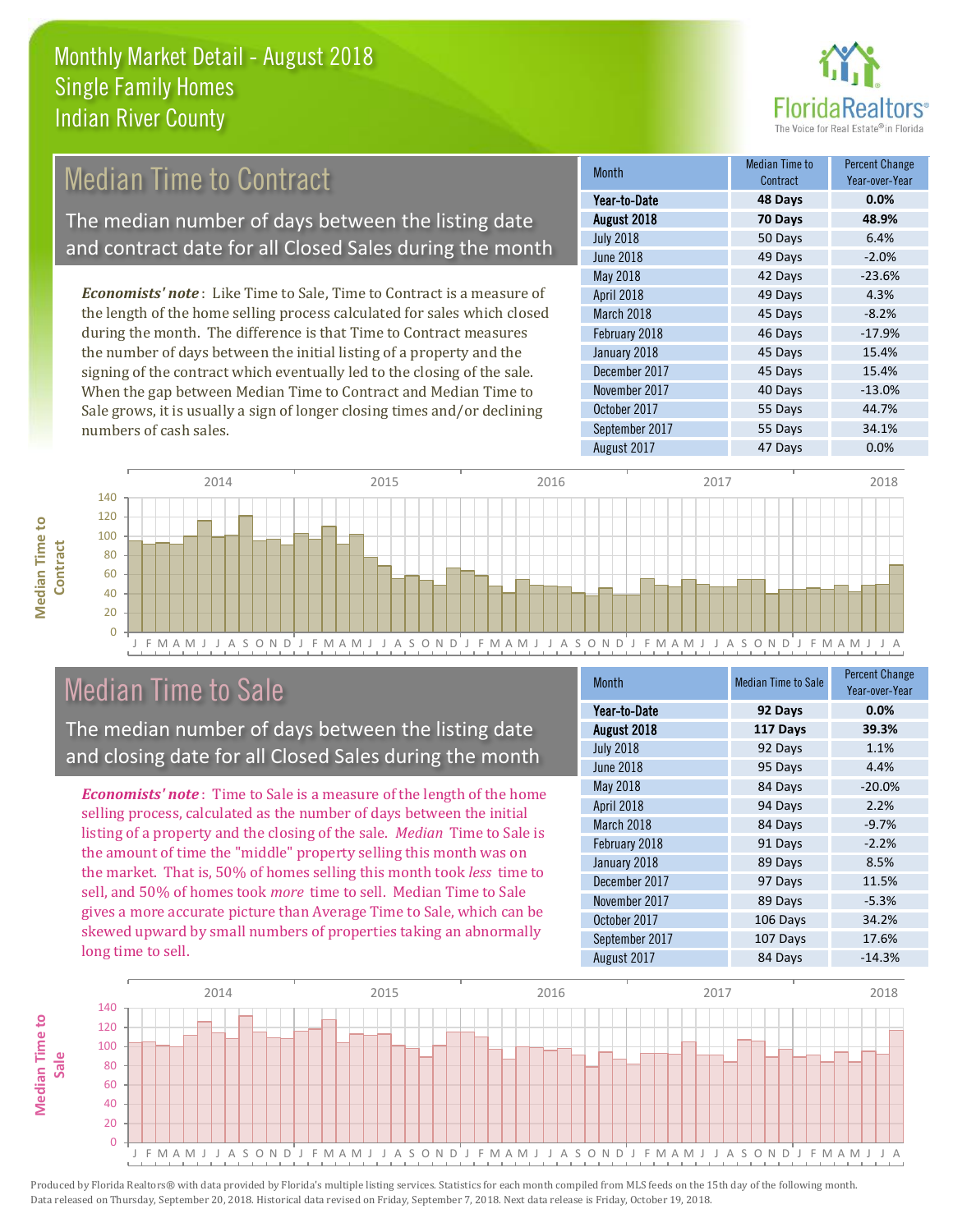

| <b>New Pending Sales</b>                                                      | <b>Month</b>      | <b>New Pending Sales</b> | <b>Percent Change</b><br>Year-over-Year |
|-------------------------------------------------------------------------------|-------------------|--------------------------|-----------------------------------------|
|                                                                               | Year-to-Date      | 2,597                    | 1.2%                                    |
| The number of listed properties that went under                               | August 2018       | 307                      | 12.0%                                   |
|                                                                               | <b>July 2018</b>  | 286                      | $-1.0%$                                 |
| contract during the month                                                     | June 2018         | 278                      | $-18.7%$                                |
|                                                                               | May 2018          | 357                      | 11.2%                                   |
| <b>Economists' note:</b> Because of the typical length of time it takes for a | <b>April 2018</b> | 390                      | 17.1%                                   |
| sale to close, economists consider Pending Sales to be a decent               | March 2018        | 355                      | $-3.5%$                                 |
| indicator of potential future Closed Sales. It is important to bear in        | February 2018     | 313                      | $-9.5%$                                 |
| mind, however, that not all Pending Sales will be closed successfully.        | January 2018      | 311                      | 6.1%                                    |
| So, the effectiveness of Pending Sales as a future indicator of Closed        | December 2017     | 198                      | $-2.0%$                                 |
| Sales is susceptible to changes in market conditions such as the              | November 2017     | 269                      | 17.5%                                   |
| availability of financing for homebuyers and the inventory of                 | October 2017      | 279                      | 20.8%                                   |



# New Listings

distressed properties for sale.

The number of properties put onto the market during the month

*Economists' note* : New Listings tend to rise in delayed response to increasing prices, so they are often seen as a lagging indicator of market health. As prices rise, potential sellers raise their estimations of value—and in the most recent cycle, rising prices have freed up many potential sellers who were previously underwater on their mortgages. Note that in our calculations, we take care to not include properties that were recently taken off the market and quickly relisted, since these are not really *new* listings.

| <b>Month</b>     | <b>New Listings</b> | <b>Percent Change</b><br>Year-over-Year |
|------------------|---------------------|-----------------------------------------|
| Year-to-Date     | 3,175               | 8.2%                                    |
| August 2018      | 348                 | 13.4%                                   |
| <b>July 2018</b> | 333                 | 8.8%                                    |
| June 2018        | 303                 | $-18.3%$                                |
| May 2018         | 411                 | 8.2%                                    |
| April 2018       | 405                 | 21.3%                                   |
| March 2018       | 432                 | 15.8%                                   |
| February 2018    | 458                 | 3.4%                                    |
| January 2018     | 485                 | 15.5%                                   |
| December 2017    | 245                 | $-5.8%$                                 |
| November 2017    | 339                 | $-3.1%$                                 |
| October 2017     | 342                 | 16.7%                                   |
| September 2017   | 177                 | $-40.6%$                                |
| August 2017      | 307                 | $-6.4%$                                 |

September 2017 152 -43.5%



Produced by Florida Realtors® with data provided by Florida's multiple listing services. Statistics for each month compiled from MLS feeds on the 15th day of the following month. Data released on Thursday, September 20, 2018. Historical data revised on Friday, September 7, 2018. Next data release is Friday, October 19, 2018.

**New Listings**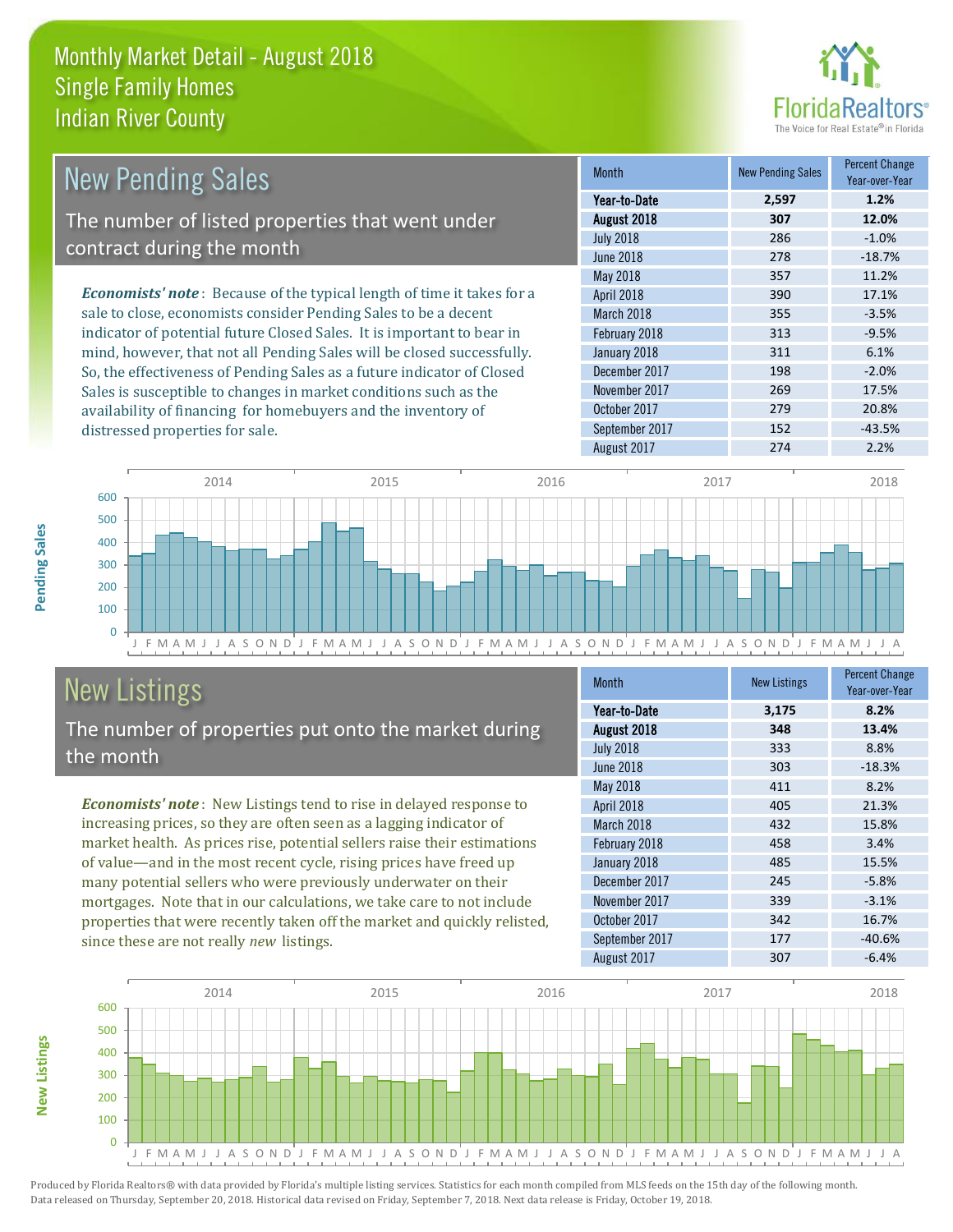

# Inventory (Active Listings) The number of property listings active at the end of the month

*Economists' note* : There are a number of ways to define and calculate Inventory. Our method is to simply count the number of active listings on the last day of the month, and hold this number to compare with the same month the following year. Inventory rises when New Listings are outpacing the number of listings that go off-market (regardless of whether they actually sell). Likewise, it falls when New Listings aren't keeping up with the rate at which homes are going off-market.

| <b>Month</b>             | Inventory | <b>Percent Change</b><br>Year-over-Year |
|--------------------------|-----------|-----------------------------------------|
| <b>YTD (Monthly Avg)</b> | 1,392     | 5.1%                                    |
| August 2018              | 1,330     | 14.1%                                   |
| <b>July 2018</b>         | 1,290     | 3.4%                                    |
| <b>June 2018</b>         | 1,307     | 2.0%                                    |
| May 2018                 | 1,467     | 9.6%                                    |
| April 2018               | 1,415     | 9.5%                                    |
| March 2018               | 1,441     | 8.1%                                    |
| February 2018            | 1,492     | 3.3%                                    |
| January 2018             | 1,393     | $-6.3%$                                 |
| December 2017            | 1,176     | $-3.7%$                                 |
| November 2017            | 1,212     | $-4.3%$                                 |
| October 2017             | 1,214     | 5.2%                                    |
| September 2017           | 1,148     | 3.1%                                    |
| August 2017              | 1,166     | 0.2%                                    |



### Months Supply of Inventory

An estimate of the number of months it will take to deplete the current Inventory given recent sales rates

*Economists' note* : MSI is a useful indicator of market conditions. The benchmark for a balanced market (favoring neither buyer nor seller) is 5.5 months of inventory. Anything higher is traditionally a buyers' market, and anything lower is a sellers' market. There is no single accepted way of calculating MSI. A common method is to divide current Inventory by the most recent month's Closed Sales count, but this count is a usually poor predictor of future Closed Sales due to seasonal cycles. To eliminate seasonal effects, we use the 12-month average of monthly Closed Sales instead.

| <b>Month</b>             | <b>Months Supply</b> | <b>Percent Change</b><br>Year-over-Year |
|--------------------------|----------------------|-----------------------------------------|
| <b>YTD (Monthly Avg)</b> | 5.3                  | $-1.9%$                                 |
| August 2018              | 5.0                  | 11.1%                                   |
| <b>July 2018</b>         | 4.9                  | 2.1%                                    |
| <b>June 2018</b>         | 4.9                  | $-2.0%$                                 |
| May 2018                 | 5.6                  | 3.7%                                    |
| April 2018               | 5.4                  | 1.9%                                    |
| March 2018               | 5.5                  | $-1.8%$                                 |
| February 2018            | 5.7                  | $-8.1%$                                 |
| January 2018             | 5.4                  | $-15.6%$                                |
| December 2017            | 4.5                  | $-13.5%$                                |
| November 2017            | 4.8                  | $-12.7%$                                |
| October 2017             | 4.8                  | $-5.9%$                                 |
| September 2017           | 4.5                  | $-8.2%$                                 |
| August 2017              | 4.5                  | $-11.8%$                                |

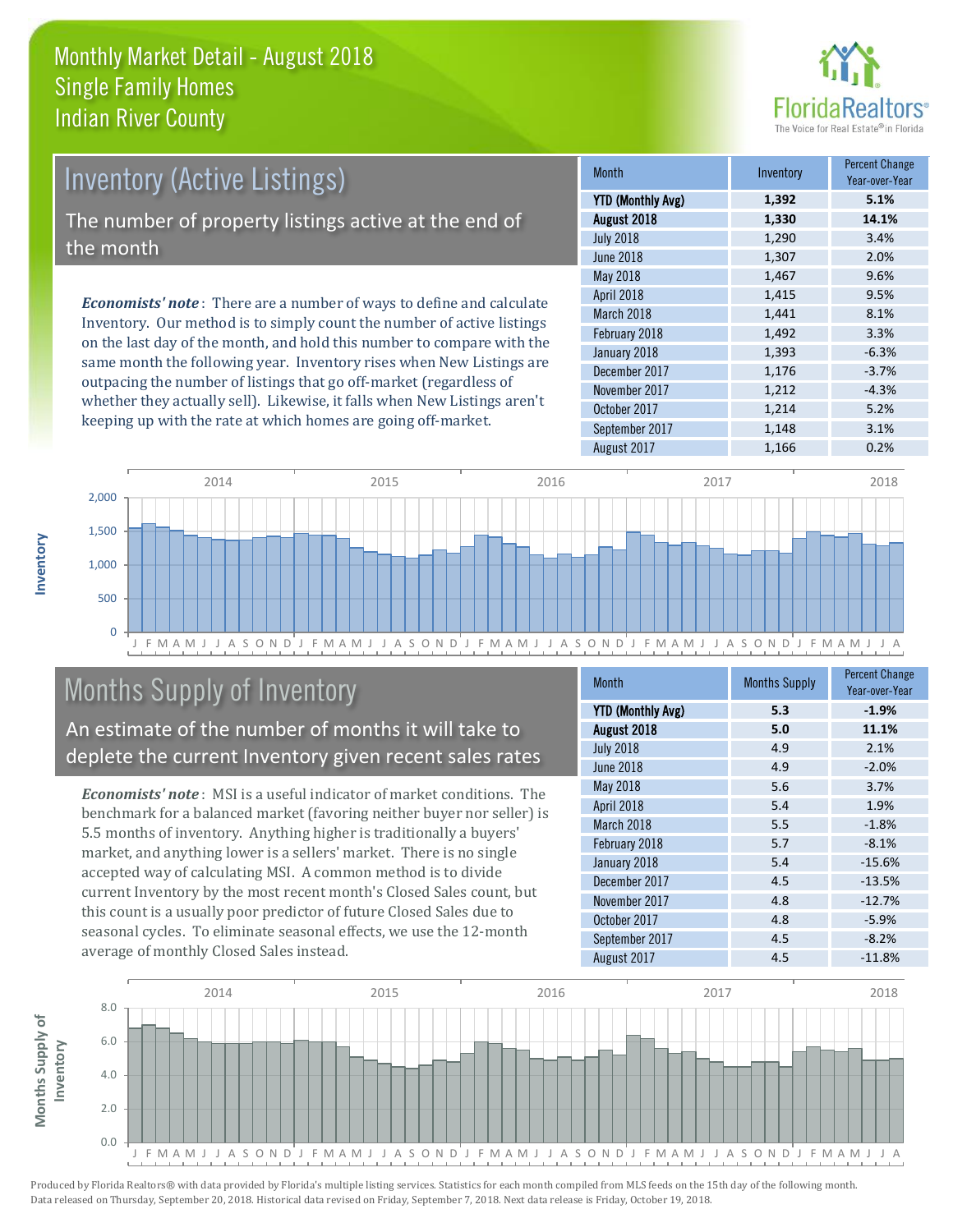

## Closed Sales by Sale Price

The number of sales transactions which closed during the month

*Economists' note:* Closed Sales are one of the simplest—yet most important—indicators for the residential real estate market. When comparing Closed Sales across markets of different sizes, we recommend comparing the percent changes in sales rather than the number of sales. Closed Sales (and many other market metrics) are affected by seasonal cycles, so actual trends are more accurately represented by year-over-year changes (i.e. comparing a month's sales to the amount of sales in the same month in the previous year), rather than changes from one month to the next.

| Sale Price            | <b>Closed Sales</b> | <b>Percent Change</b><br>Year-over-Year |
|-----------------------|---------------------|-----------------------------------------|
| Less than \$50,000    | 0                   | $-100.0%$                               |
| $$50,000 - $99,999$   | 7                   | 0.0%                                    |
| $$100,000 - $149,999$ | 33                  | $-2.9%$                                 |
| $$150,000 - $199,999$ | 55                  | 1.9%                                    |
| \$200,000 - \$249,999 | 57                  | 16.3%                                   |
| \$250,000 - \$299,999 | 47                  | 4.4%                                    |
| \$300,000 - \$399,999 | 35                  | 29.6%                                   |
| \$400,000 - \$599,999 | 36                  | 71.4%                                   |
| \$600,000 - \$999,999 | 15                  | 7.1%                                    |
| \$1,000,000 or more   | 8                   | $-27.3%$                                |



#### Median Time to Contract by Sale Price The median number of days between the listing date and contract date for all Closed Sales during the month

*Economists' note* : Like Time to Sale, Time to Contract is a measure of the length of the home selling process calculated for sales which closed during the month. The difference is that Time to Contract measures the number of days between the initial listing of a property and the signing of the contract which eventually led to the closing of the sale. When the gap between Median Time to Contract and Median Time to Sale grows, it is usually a sign of longer closing times and/or declining numbers of cash sales.

| Sale Price            | <b>Median Time to</b><br>Contract | <b>Percent Change</b><br>Year-over-Year |
|-----------------------|-----------------------------------|-----------------------------------------|
| Less than \$50,000    | (No Sales)                        | N/A                                     |
| \$50,000 - \$99,999   | 34 Days                           | 112.5%                                  |
| $$100,000 - $149,999$ | 21 Days                           | 23.5%                                   |
| $$150,000 - $199,999$ | 35 Days                           | 59.1%                                   |
| \$200,000 - \$249,999 | 84 Days                           | 95.3%                                   |
| \$250,000 - \$299,999 | 87 Days                           | 85.1%                                   |
| \$300,000 - \$399,999 | 53 Days                           | $-48.5%$                                |
| \$400,000 - \$599,999 | 123 Days                          | 11.8%                                   |
| \$600,000 - \$999,999 | 114 Days                          | $-38.4%$                                |
| \$1,000,000 or more   | 278 Days                          | $-15.5%$                                |



**Closed Sales**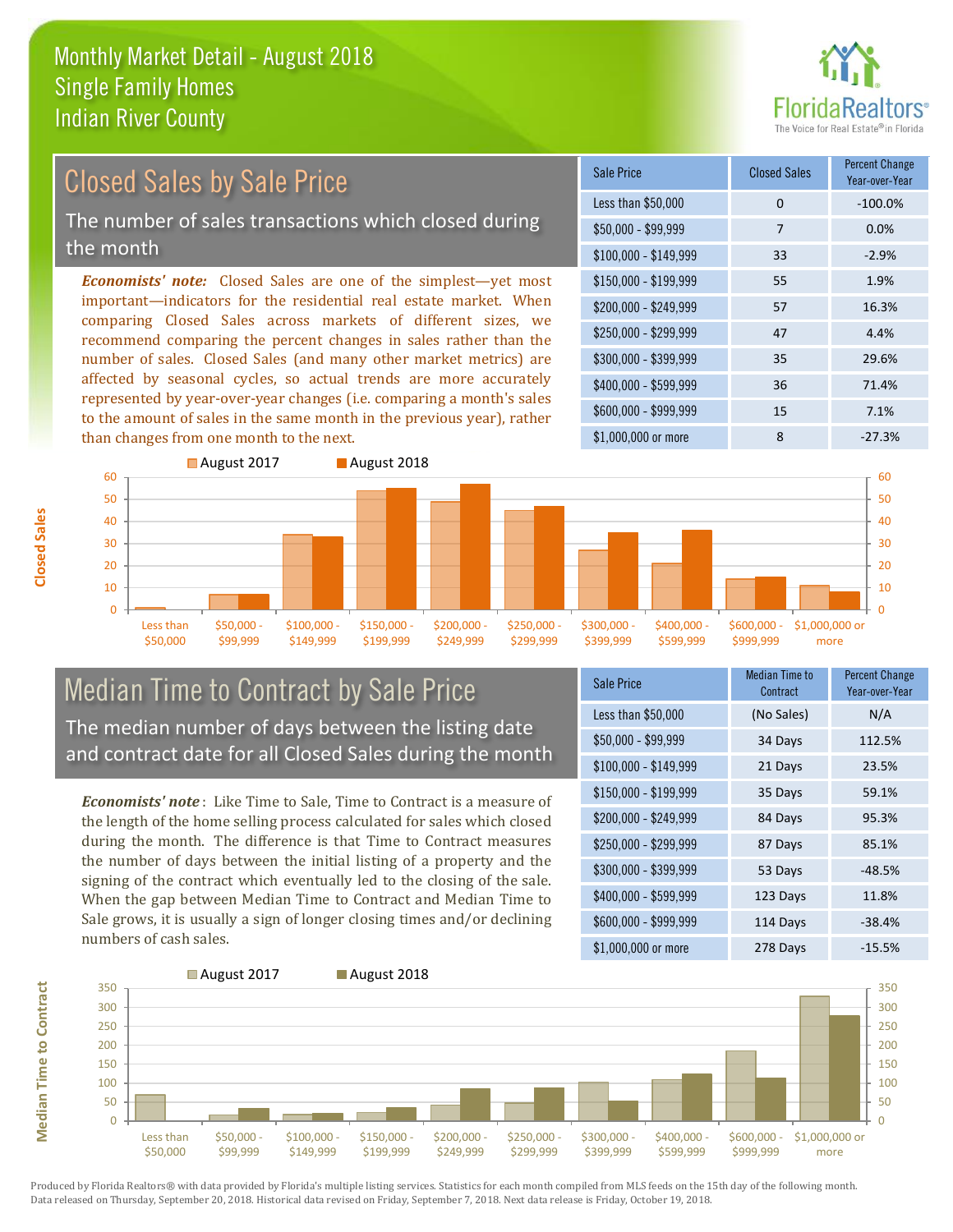

# New Listings by Initial Listing Price

The number of properties put onto the market during the month

*Economists' note:* New Listings tend to rise in delayed response to increasing prices, so they are often seen as a lagging indicator of market health. As prices rise, potential sellers raise their estimations of value—and in the most recent cycle, rising prices have freed up many potential sellers who were previously underwater on their mortgages. Note that in our calculations, we take care to not include properties that were recently taken off the market and quickly relisted, since these are not really *new* listings.

| <b>Initial Listing Price</b> | <b>New Listings</b> | <b>Percent Change</b><br>Year-over-Year |
|------------------------------|---------------------|-----------------------------------------|
| Less than \$50,000           | 0                   | $-100.0%$                               |
| \$50,000 - \$99,999          | 3                   | $-78.6%$                                |
| $$100,000 - $149,999$        | 21                  | $-34.4%$                                |
| $$150,000 - $199,999$        | 60                  | 1.7%                                    |
| \$200,000 - \$249,999        | 102                 | 61.9%                                   |
| \$250,000 - \$299,999        | 49                  | 44.1%                                   |
| \$300,000 - \$399,999        | 56                  | 21.7%                                   |
| \$400,000 - \$599,999        | 31                  | 82.4%                                   |
| \$600,000 - \$999,999        | 12                  | $-47.8%$                                |
| \$1,000,000 or more          | 14                  | $-12.5%$                                |



#### Inventory by Current Listing Price The number of property listings active at the end of the month

*Economists' note* : There are a number of ways to define and calculate Inventory. Our method is to simply count the number of active listings on the last day of the month, and hold this number to compare with the same month the following year. Inventory rises when New Listings are outpacing the number of listings that go off-market (regardless of whether they actually sell). Likewise, it falls when New Listings aren't keeping up with the rate at which homes are going off-market.

| <b>Current Listing Price</b> | Inventory    | <b>Percent Change</b><br>Year-over-Year |
|------------------------------|--------------|-----------------------------------------|
| Less than \$50,000           | $\mathbf{1}$ | 0.0%                                    |
| $$50,000 - $99,999$          | 10           | $-58.3%$                                |
| $$100,000 - $149,999$        | 45           | $-22.4%$                                |
| $$150,000 - $199,999$        | 117          | $-0.8%$                                 |
| \$200,000 - \$249,999        | 224          | 34.9%                                   |
| \$250,000 - \$299,999        | 160          | 48.1%                                   |
| \$300,000 - \$399,999        | 212          | 33.3%                                   |
| \$400,000 - \$599,999        | 202          | 23.9%                                   |
| \$600,000 - \$999,999        | 152          | $-10.6%$                                |
| \$1,000,000 or more          | 207          | 4.0%                                    |



Produced by Florida Realtors® with data provided by Florida's multiple listing services. Statistics for each month compiled from MLS feeds on the 15th day of the following month. Data released on Thursday, September 20, 2018. Historical data revised on Friday, September 7, 2018. Next data release is Friday, October 19, 2018.

**Inventory**